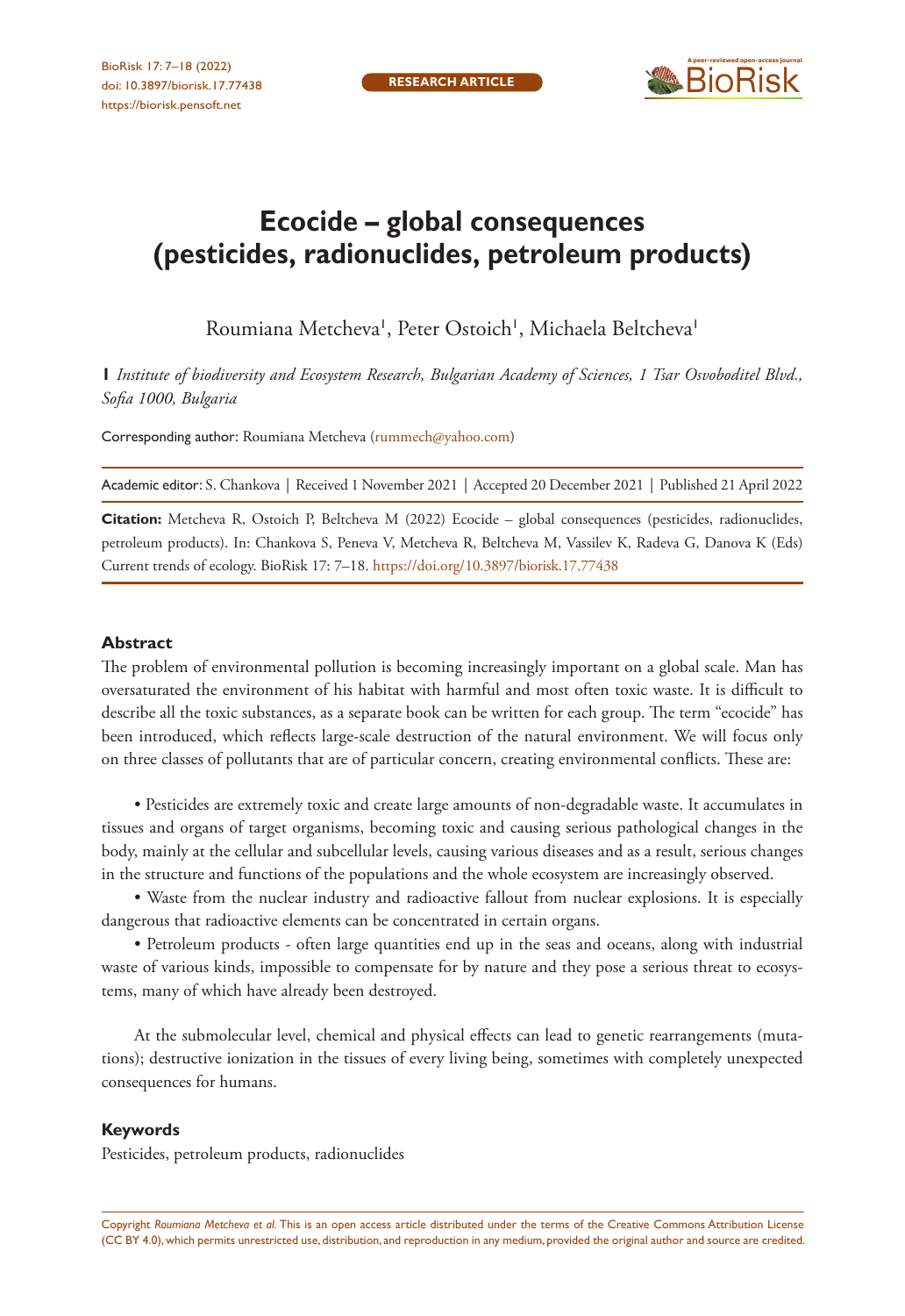### **Introduction**

The word "ecocide" combines 'eco', which comes from ancient Greek word 'οικος', meaning house which nowadays means 'habitat' or 'environment' and -cide' comes from the Latin verb 'caedere', meaning 'to cut down' or 'to kill'. Ecocide literally means "to kill the environment", or destruction of large areas of the natural environment as a consequence of human activity.

The problem of environmental pollution is becoming increasingly important on a global scale. Man has oversaturated the environment of his habitat with harmful and often toxic waste. It is difficult to describe all the toxic substances, so the focus will be stressed only on three classes of pollutants that are of particular concern, creating environmental conflicts. These are:

1. Pesticides. Their use is sometimes unavoidable, yet they pose serious hazards to ecosystems due to runoff in freshwater ecosystems and biomagnification along food chains.

2. Radionuclides. Localized anthropogenic contamination can be dangerous to ecosystems due to a tendency of fission products such as <sup>131</sup>I, <sup>137</sup>Cs, and <sup>90</sup>Sr to bioaccumulate in the terrestrial and aquatic biota.

3. Petroleum and petroleum waste products. Large quantities of petroleum and its derivatives have ended up contaminating ocean ecosystems and shorelines, producing damage that is hard to overcome.

Ecocide can be irreversible when an ecosystem is damaged beyond its capacity for self-repair. It is generally associated with damage caused by an organism, which might cause ecocide directly by destroying enough species in an ecosystem to disrupt its structure and function. Ecocide can also result from pollution such as high concentrations of pesticides which decimate the local biodiversity.

#### **Pesticides**

Pests are the most serious problem in agricultural production. Since the discovery of DDT, farmers use pesticides as the most effective means against destruction of crop production. Pesticides significantly damage the environment as well as humans, they damage water and soil quality, which has a dangerous effect on animals, birds, plants and humans.

The degree of pesticide toxicity strongly depends on its environmental behaviour. They enter in the ecosystems by two different pathways depending on their solubility. Water-soluble pesticides enter groundwater, streams, rivers and lakes and in this way harm non-target species. Fat-soluble pesticides enter organisms along food chains and have a strong tendency towards biomagnification. They are absorbed in the fatty tissues and result in persistence of pesticides in food chains for very long periods. These persistent pollutants are transferred up the food chain faster than they are broken down or are excreted. Therefore, the higher trophic levels of the food chains will contain higher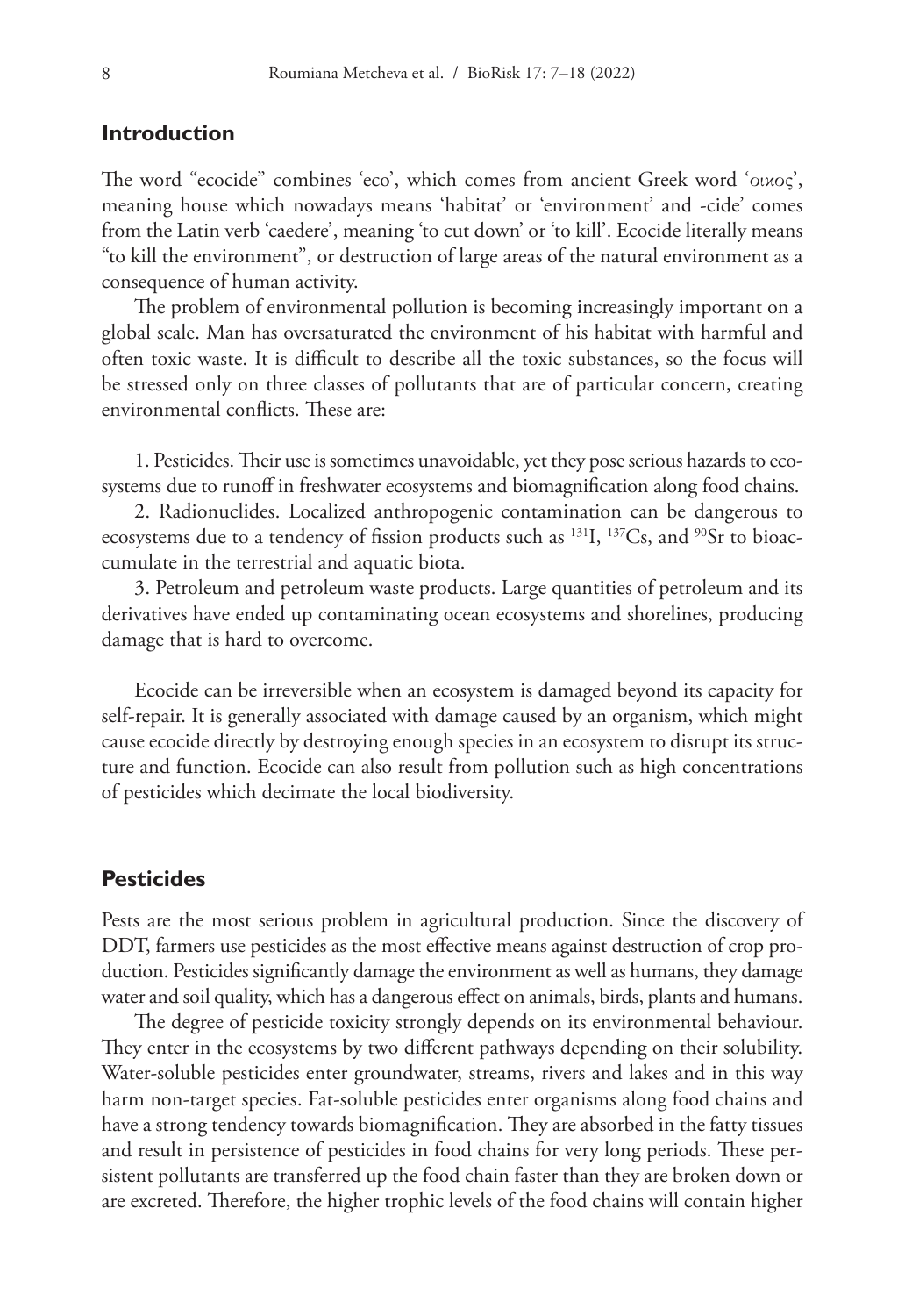pesticide concentration. This disrupts the normal functioning of the whole ecosystem as the species in higher trophic levels will die due to greater toxicity.

The threats associated with the use of these toxins cannot be ignored. It is of paramount importance to study the pesticide impact on populations of aquatic and terrestrial ecosystems. Accumulation of pesticides along food chains is of greatest concern as it directly affects terrestrial predators and raptors. Indirectly, pesticides can also reduce the quantity of plants and primary consumers, on which higher orders feed. Spraying with insecticides, herbicides and fungicides has also been associated with reduction in the population of rare species of animals and birds.

Pesticides enter the water via rain, by runoff, leaching through the soil or they may be applied directly to water surfaces, for instance, for the purpose of controlling mosquitoes. Water contaminated with pesticides is a serious threat to aquatic life forms. It can affect aquatic plants, decrease dissolved oxygen in the water and can cause physiological and behavioural changes in fish populations. These pesticides are not only toxic themselves but also interact with stressors which include harmful blooms of algae. Aquatic animals are exposed to pesticides in three ways: direct absorption via skin; uptake via gills during breathing and via drinking contaminated water.

Pesticides in terrestrial ecosystems are able to cause sublethal and lethal effects on plants. As early as 1977 Kelley and South (1977) note that herbicides cause considerable damage to fungal species in soil by inhibiting the growth of symbiotic mycorrhizal fungi that help plant nutrient uptake. Glyphosate, a broad-spectrum herbicide, reduces the growth and activity of nitrogen-fixing bacteria in soil (Kanissery et al. 2019). Even low doses of herbicides have a great impact on the productivity and diversity of the natural plant communities and wildlife. Beneficial insects like bees and beetles can experience significant population decline due to the use of broad-spectrum insecticides (Pisa et al. 2015). Synergistic effects of fungicides and neonicotinoid insecticides are very harmful to bees. Even a low dose of them reflects negatively on their feeding behaviour. Since 2006, each year, honeybee populations have dropped by 29–36% (Pisa et al. 2015).

Some reports have confirmed that only about 10% of pesticides reach the target groups of organisms in crops. (Pisa et al. 2015; WHO 2017) The majority of pesticides react with non-target organisms (WHO 2017). If the toxicity expression of a pesticide is measurable, the non-target organisms can be used as bioindicators. There are various options on the choice of species for pesticide monitoring. They depend mostly on the feeding habitat of the species. The non-targeted part of an applied pesticide moves through the ecosystem and a significant portion of it accumulates in the lower trophic levels. By the mechanisms of bioaccumulation, it reaches higher trophic level organisms and affects normal physiological processes of the organisms, thereby putting the whole ecosystem at risk (EEA 2013).

Gutierrez et al. (2012) reported the response of the copepods and the cladocerans as early bioindicators of endosulfan toxicity. Ecotoxicological risk to the copepods *Acartia margalefi*, *A. latisetosa* and the mysid *Siriella clausi* can be used as early indicators to assess the risk to marine ecosystems.

Due to specific morphological features, bees can carry pesticides which may be brought to the hive. Thus beehives may also be polluted. The spraying of beehives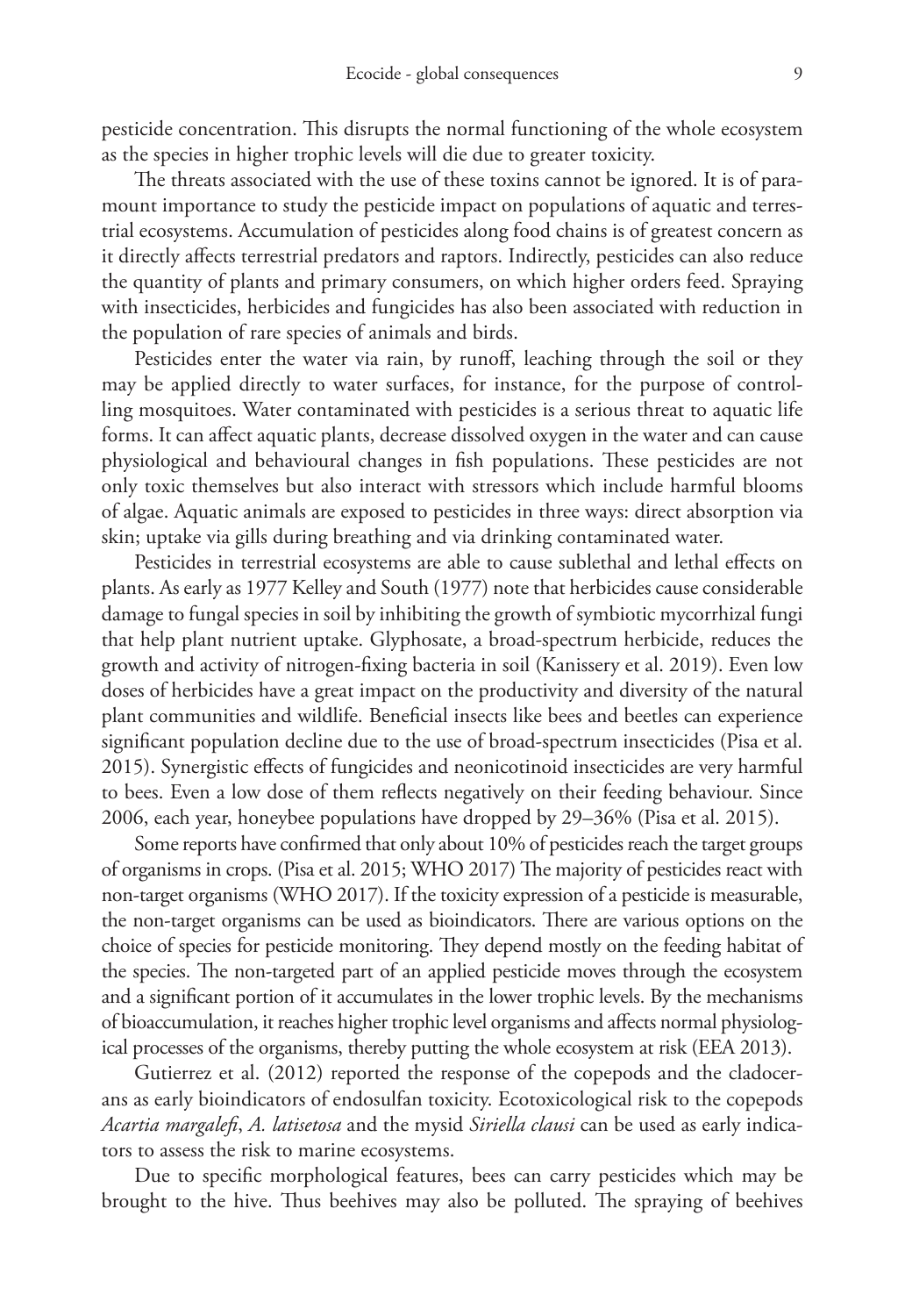during honey collection may be the reason for pesticide adulteration of honey and beeswax (Kujawski and Namieśnik 2011). This indicates the use of honey bees as a potential bioindicator to determine the amount of pesticide levels in pollinator communities.

Earthworms are common organisms in the soil ecosystem and play an important role in soil health (Spurgeon et al. 2003). They play a significant role as bioindicators of soil contamination and as models for soil toxicity. Their reduction may alter the nutrient cycling and nutrient availability to plants (Rizhiya et al. 2007). Pesticides produce neurotoxic effects in earthworms and after exposure they are strongly physiologically damaged, with DNA damage, changes on feeding activity and loss of vitality (Zhang et al. 2020).

Bird feathers are one of the best indicators for the presence of pesticides in the body. Several studies showed a significant correlation between the contamination level in seabirds' food and their feathers. Feather collection is easy and minimally invasive and is very important from the viewpoint of conservation biology. Moreover, feathers indicate toxicant exposure during an annual cycle. There is a wide concentration range of pesticides that can be traced using feathers from birds in Patagonia (6.49  $\pm$  5.95  $\mu$ g/g) (Martínez-López et al. 2015) to relatively high concentration in birds from Spain (870.48  $\pm$ 614.48 ng/g) (Espín et al. 2012). Feathers can be used as bioindicators throughout the wide range of different geographic regions of the world. For biomonitoring of OCPs in Antarctica, penguin feathers are a very good tool (Metcheva et al. 2017).

A lot of studies show that herbivorous mammals, and especially rodents, are one of the best species that fulfil the requirements for a good bioindicator for pesticide contamination due to their large population number, good representation of spatial and ecological niches, sufficient knowledge about their physiology, great reproductive potential, as well as their dietary composition (Tataruch and Kierdorf 2003).

Since use of pesticides is unavoidable, early monitoring is essential to prevent or control the damage caused by pesticides to humans and ecosystems. It is a timely need to integrate the studies of different disciplines including toxicology, environmental chemistry, population biology, community ecology, conservation biology and landscape ecology to understand the direct and indirect effects of pesticides on the environment. In the future, chemical pesticides can be used in combination with natural treatments and remedies, resulting in more sustainable elimination of pests. This combination not only promises environmental health, but also has diverse applications in controlling urban pests and invasive species.

Nowadays, is very important to control the use of pesticides and to find ways to apply appropriate substances; to encourage farmers to reduce pesticide overuse. It is necessary to develop and apply various techniques for remediation of pesticides from the environment. Adsorption and bioremediation have been found to be most suitable as environmentally friendly, cost-effective and less toxic by-products. Environmental protection organisations, farmers, health professionals, producers, and governments have to commit to and adopt joint initiatives to reduce the negative effects of pesticides. Immediate action is needed to effectively control pesticides and to adopt strict laws and regulations in this area. Integrated pest management is very useful for the management and further application of pesticides, as well as for their best control.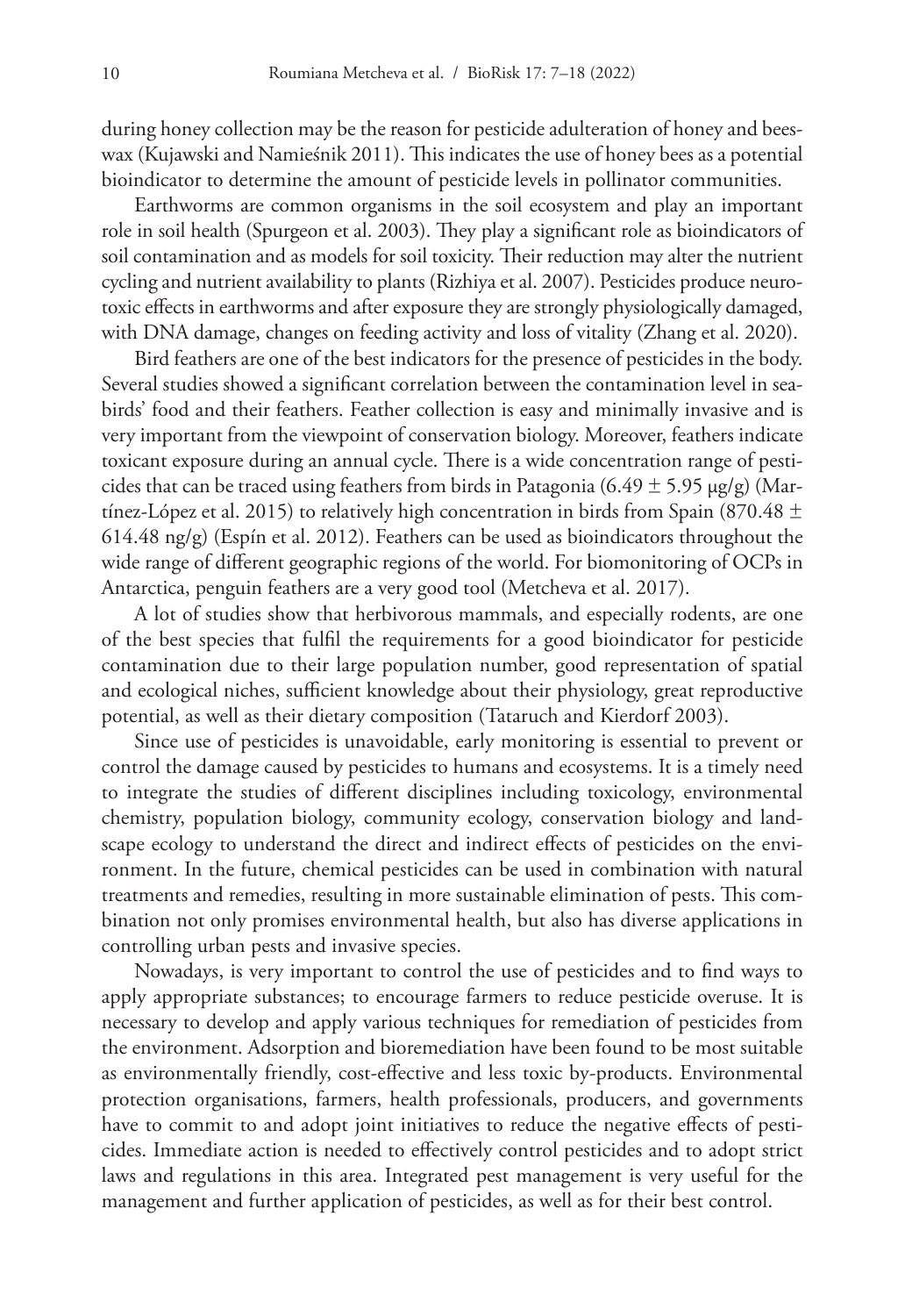## **Radioactive contamination**

Radionuclides are nuclides that have excess nuclear energy, making them unstable. This instability is due to excess energy in the atomic nucleus, leading to the release of particles with different energies in a process called radioactive decay. Natural radionuclides emit alpha (α), beta (β<sup>-</sup>) and gamma (γ). Of these types, α-particles have the strongest biological effects, causing 20 times more biological damage than an equivalent dose of β- or γ radiation (ICRP 2007). While α and β- particles do not penetrate deeply into matter, γ-radiation, especially at the higher end of the energy spectrum, has high penetration. Biologically, α and β $\cdot$  emitters are only relevant if incorporated into living organisms, while γ-emitters are relevant both as internal and external radiation sources. Some technogenic radionuclides emit other types of radiation. Medical PET isotopes such as  $^{18}F$ ,  $^{11}C$ ,  $^{13}N$ ,  $^{15}O$ , are positron ( $\beta$ <sup>+</sup>) emitters. Other radionuclides such as <sup>252</sup>Cf are capable of emitting neutrons. Both positron and neutron emitters require special equipment for handling and detection of radiation sources (Hall and Giaccia 2006). Some radionuclides emit multiple radiation types. The technogenic radionuclide <sup>137</sup>Cs emits β<sup>-</sup> particles at two energies: 511 and 1173 kiloelectronvolts (keV), and γ-rays at 661.6 keV.

The biological effects of radionuclides are mainly due to the emitted ionizing radiation (IR). Researchers have elucidated the biological effects of high and medium doses of radiation. However, low-dose effects are still insufficiently understood (Hall and Giaccia 2006; Kosti 2019). Currently, IR risk is extrapolated linearly to the low doses by using the Linear Non-Threshold (LNT) mathematical model (Trott and Rosemann 2000; Hall and Giaccia 2006). Other hypotheses include radiation hormesis, which is the idea that small doses of radiation are beneficial due to the induced protective stress responses (Schirrmacher 2021), and low-dose hypersensitivity, which is the assumption that low doses of radiation are more mutagenic (Joiner 2001). While radiation hormesis has been well researched recently (Shankar et al. 2006; Schirrmacher 2021) it has still not been taken into account in radiation protection calculations, where every minimal dose of radiation is assumed to carry a small but non-negligible risk (ICRP 2007). On the other hand, the low-dose hypersensitivity hypothesis is supported by recent studies, raising questions about the validity of current assumptions in radioprotection (Heuskin et al. 2013). Organisms have different radiosensitivities. The champion of radioresistance is the bacterium *Deinococcus radiodurans*, which can withstand an acute dose of 5000 Gy with almost no loss of viability. Similarly, tardigrades can withstand 5000 Gy with 50% loss in viability (LD<sub>50</sub>=5000 Gy). For comparison, the LD<sub>50</sub> for humans is around 6 Gy, for mice around 6.4 Gy, and for goats only around 2.4 Gy (Bond 1963).

A significant concern in radionuclide-contaminated areas arises from the process of bioaccumulation. Similarly to other elements from their respective groups, radioisotopes are incorporated preferentially into different target organs and tissues. Thus, 90Sr, an analogue of calcium, has a strong affinity for bone and hematopoietic tissue. Some of the properties of the three most significant anthropogenic radionuclides are presented below (Table 1):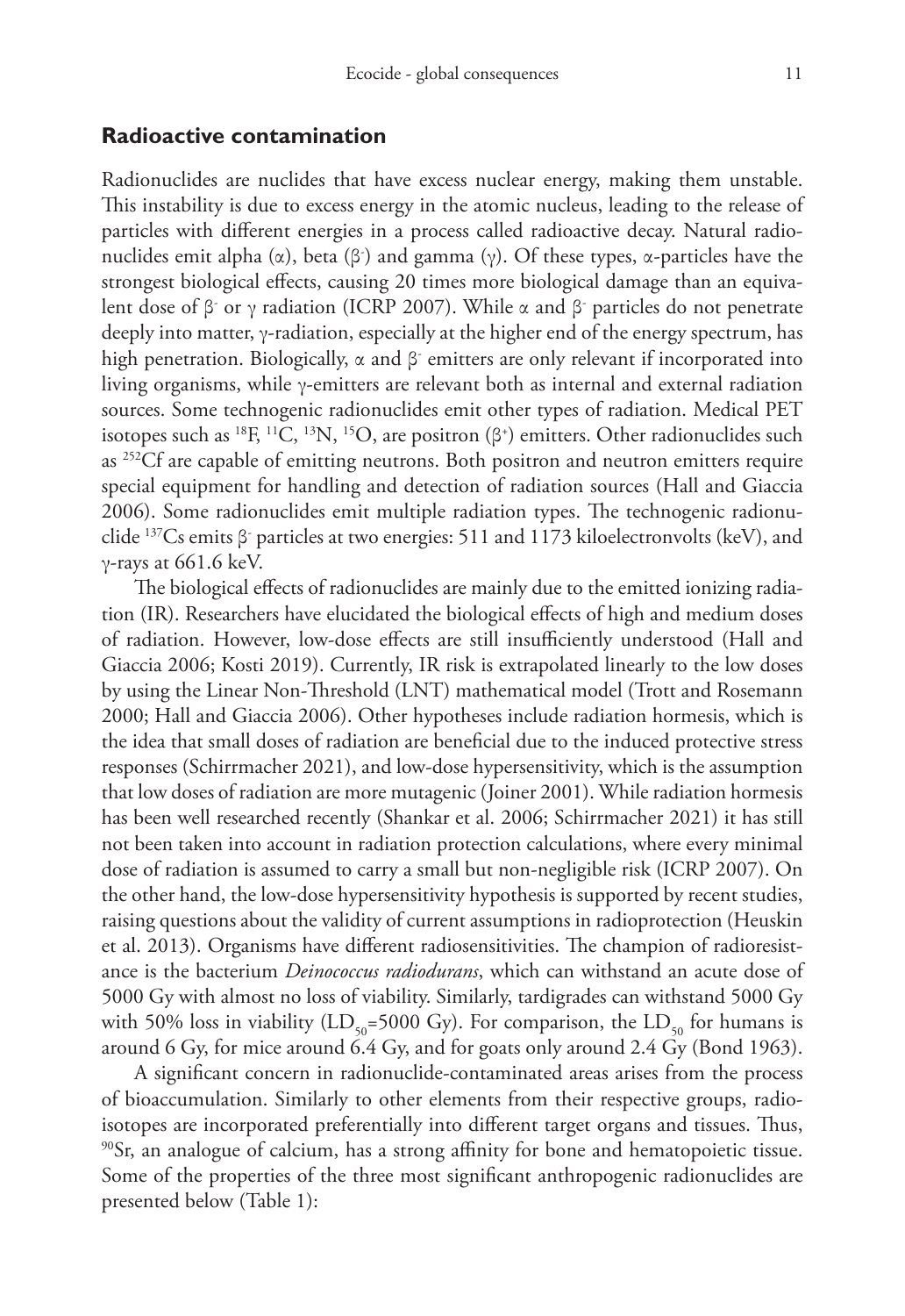| Radionuclide | Symbol           | Half-life $(\lambda)$ | <b>Emitted radiation</b>                                  | Target tissue | <b>Biological effects</b> |
|--------------|------------------|-----------------------|-----------------------------------------------------------|---------------|---------------------------|
| Cesium-137   | ${}^{137}Cs$     | $30.17$ years         | $\beta$ - (511, 1173 keV), $\gamma$ (661.6 keV)           | nerve, muscle | different cancers         |
| Strontium-90 | 90Sr             | 28.8 years            | pure $\beta$ - (546 keV)                                  | Bone          | bone cancer, leukemia     |
| Iodine-131   | 131 <sub>T</sub> | 8.02 days             | $\beta$ - (333.8, 606.3 keV), $\gamma$ (364.5, 636.9 keV) | thyroid gland | thyroid cancer            |

**Table 1.** The most significant anthropogenic radionuclides and their biological effects (data adapted from Besson et al. 2009 and Holm 2006).

As evident from the table, the most significant environmental contaminants of the above are 137Cs and 90Sr due to their long half-lives and persistence in nature. 131I was only a very significant risk in the first year following the Chernobyl accident, causing ~4000 excess thyroid cancers in the most significantly affected populations of the former USSR (Williams 2006).

Natural radioactivity, including external terrestrial γ-radiation, internal α, β- and γ-radiation from terrestrial radionuclides, cosmic radiation, and exposure to radon  $(^{222}Rn)$  and thoron  $(^{220}Rn)$  and their radioactive progeny molecules accounts for ~95% of the annual radiation dose for the terrestrial biota (Hall and Giaccia 2006; ICRP 2007). Globally, there are areas with high natural radiation, mostly due to thorium ( 232Th) deposits. Two such areas are Guarapari, Brazil, and Kerala in southern India. The area of Ramsar, Iran, has increased natural radioactivity due to radioactive hot springs containing <sup>222</sup>Rn and its progeny. Although annual doses in these areas reach an average of 35–40 mSv/a, compared to 3.6 mSv/a average in Europe, epidemiological studies report no excess cancer risk (Dobrzyński et al. 2015; Kosti 2019).

In contrast, environmental contamination by man-made radionuclides poses serious risks. The Chernobyl accident is the most prominent example of technogenic environmental damage, although it is not the only one; Chernobyl caused significant chronic morbidity and mortality in people and enormous damage to the environment and economies in Europe. This is mostly due to  $^{131}I$ ,  $^{137}Cs$ , and  $^{90}Sr$ , and their tendencies for bioaccumulation and biomagnification in terrestrial ecosystems (Chesser et al. 2001, UNSCEAR 2020). Although the Chernobyl accident is the best-known example, there are other significant events in the period 1945–2011. The Fukushima accident in 2011 presents a new precedent – the reactors in the plant were nearing the end of their design life (UNSCEAR 2020). Since this is true for many of the currently operating reactors, crumbling nuclear infrastructure may present a significant radiation hazard in the future.

Some of the risks to ecosystems posed by radionuclide contamination are well understood. They include, at high doses >1 Gy acute dose, teratogenesis in developing embryos, stunted plant growth, visible damage to the flora and fauna. These are known as deterministic effects, because they occur definitely after exposure to strong doses of ionizing radiation and are dose-dependent. More worrying are the so-called stochastic effects, which occur with a small probability even at low radiation doses. These include radiation mutagenesis and, as a consequence of it, radiation carcinogenesis (Hall and Giaccia 2006; ICRP 2007). Based on data from mouse experiments and results from the monitoring of survivors of Hiroshima and Nagasaki, it is estimated that the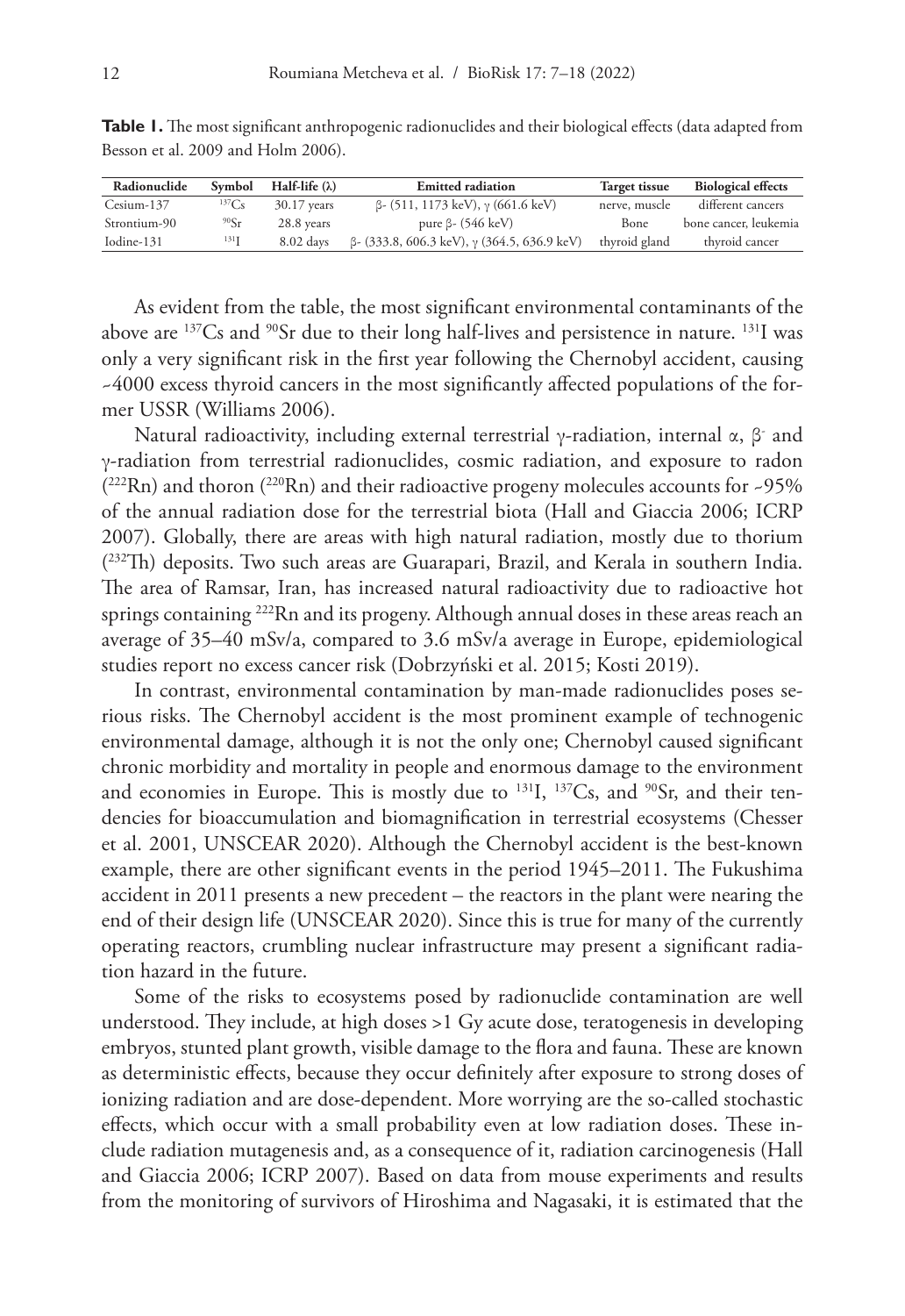doubling dose of radiation-induced mutagenesis is 1 Gy; an acute exposure to 1 Gy of γ-rays doubles the spontaneously occurring rate of mutation (Russell et al. 1958). However, this perspective is being challenged. For example, Goncharova and Riabokon (1998) observed transmission of chromosomal damage in the progeny of wild rodents from the vicinity of Chernobyl, indicating genomic instability. Another, more recent venue of research with significant progress, is the radiation-induced bystander effect (RIBE**)** phenomenon, in which non-irradiated cells show similar cytotoxicity and genetic damage to their irradiated neighbours (Osterreicher et al. 2003; Wang et al. 2018). The results from bystander effect studies generally support the theory of lowdose hypersensitivity and highlight possible molecular mechanisms for increased radiation risks in the low-dose range (Osterreicher et al. 2003; Wang et al. 2018). Dubrova et al. (1996) report a higher mini- and microsatellite mutation rate in the children of Chernobyl liquidators. The same concern was raised in a more recent study (Bazyka et al. 2020). Both of these findings support the theory that even low doses of radiation can be harmful to the biota. Radiation risk is still to be taken very seriously, and every effort should be made to keep radioactive contamination of ecosystems to a minimum.

### **Petroleum products**

All types of oil differ by their chemical composition, weight, prior refinement, concentration of heavy metals, sulphur, and other impurities. Oil spills involve accidental contamination by oil ranging from various grades of crude oil to different refined products, from heavy fuel oil to light, less persistent, but very toxic fuels. The chemical composition of the spilled oil, and the associated weathering reactions, determine their fate, behaviour, and impact in the marine environments. Oil spills are of great concern due to the long period of oil and gas exploitation and the adverse impacts of the marine environment and these various undesirable repercussions have been documented. (Murawski et al. 2021).

On February 15, 1996 the oil tanker "Sea Empress" lost 72,000 t of crude light oil and 370 t of heavy fuel oil of her cargo in the North Sea. Over 100 km of coastline were affected. Estimates suggest that overall, 200 km of coastline has been affected. A further 25,000 tons of waste were created by the clean-up operation. The "Sea Empress" ranks as one of the world's top 10 oil spills (Johnson and Butt 2006).

The 2010 "Deepwater Horizon" oil spill is considered the largest marine environmental disaster in North America. Over 200 million gallons of oil poured into the Gulf and contaminated the coast. It is estimated that up to 170,000 people worked to clean up the Gulf oil spill. This event is now considered to be the worst environmental disaster in US history, with massive ecotoxic effects on sea life and human habitats. The ecological effects were drastic and longstanding, affecting all biota of all trophic levels ranging from microorganisms and algae to pelagic fish, marine invertebrates, mammals, and seabird populations, marine mammals from whales to otters, and plankton populations (Lee et al. 2015).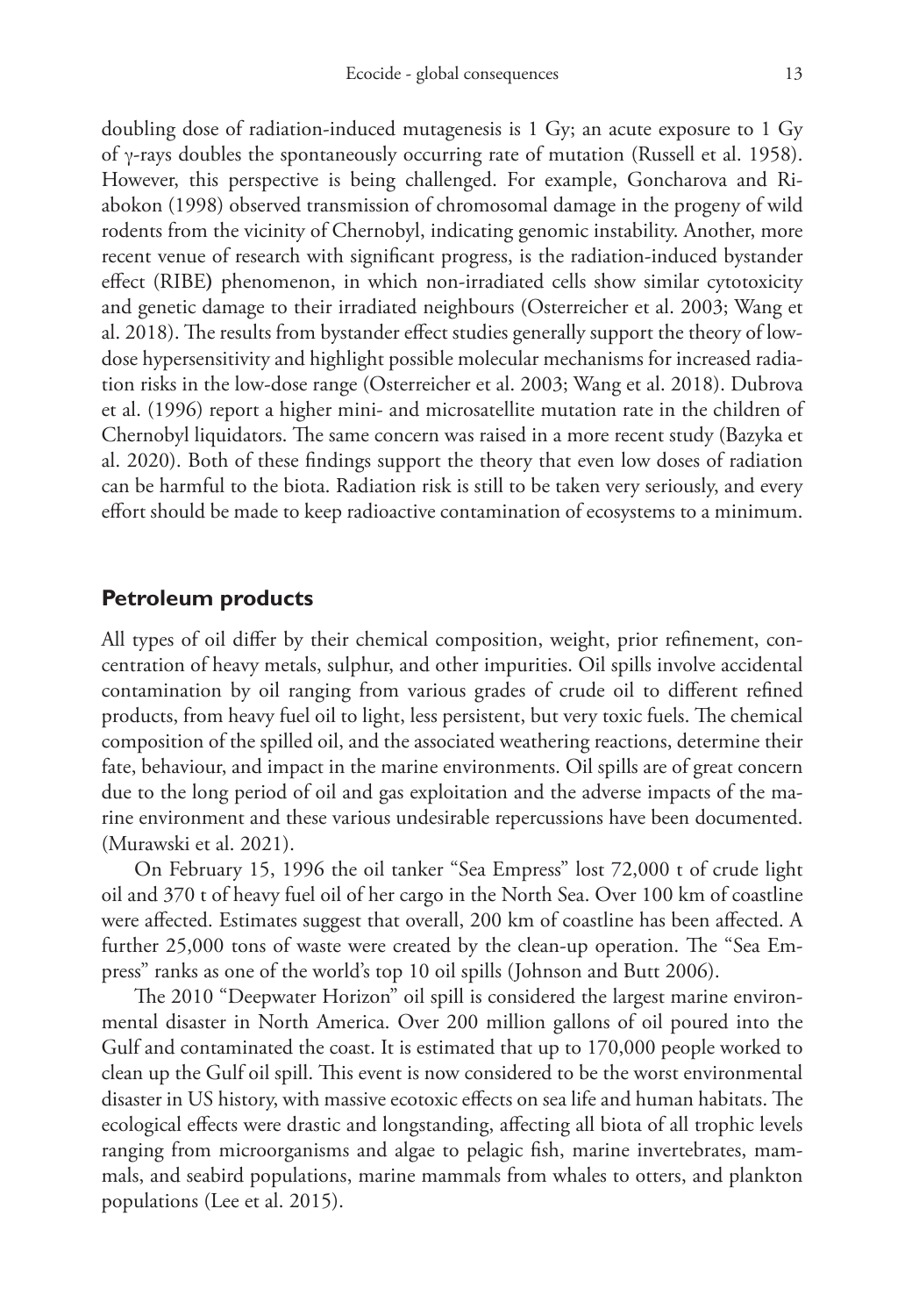Crude oil releases the most harmful toxins into the water and air within a short time. The rest of the toxins are broken down by microorganisms in the sea water, but before this, crabs, shellfish and fish concentrate toxins in their bodies. The toxins are then bioaccumulated in higher trophic levels. It could take decades to understand how oil affects the next generation of whales, coral, sea turtles, birds, fish, and other marine life.

The toxic effects of oil spills to wildlife can be categorized as lethal and sublethal. Basically, assessments of environmental impacts of oil spills are based on evaluating concentrations of pollutants required to kill 50% of individuals in test animals' toxicological experiments to estimate lethal concentrations or other effective concentrations (Bejarano et al. 2014). In this way considerable research was conducted to assess traditional biomarkers of biological endpoints (Mitchelmore et al. 2020) and to develop and apply suites of sublethal indicators of aquatic biota health in order to understand the induction of health effects involving immune system function, genomic changes, reproductive success, growth effects, and impairment of various organ systems in affected species (Sherwood et al. 2017; Grosell and Pasparakis 2021; Rodgers et al. 2021). Most often, research on pollutant effects on gene expression is conducted with model organisms. At the sub-molecular level, chemical and physical effects can lead to genetic rearrangements (mutations); destructive ionization in the tissues of every living being, sometimes with completely unexpected consequences for humans.

Ten years after it happened, the "Deepwater Horizon" oil spill continues to harm wildlife. The spill affected 320 miles of shoreline and affected the rich and complex ecosystem of the Gulf. The future duration and magnitude of that impact is uncertain, principally because scientists do not know how the pollutants will affect the Gulf ecosystem in the long term. Observations of damaged corals indicate impact at a depth of 1,370 m, 11 km from the site of the blowout.

Deep-water colonial corals together with ophiuroid symbionts may provide a more sensitive indicator of the impact from petroleum hydrocarbons. They are important habitats for shrimp, crabs and other marine life. Coral colonies presented widespread signs of stress, including varying degrees of tissue loss, sclerite enlargement, excess mucus production, bleached commensal ophiuroids, and are covered by brown flocculent material (floc).

Shellfish can digest oil, which could cause changes in reproduction, growth rates or even death. Fish in oil spill areas show reduced reproduction even years after the spill, because oil remaining in the environment is still toxic to fish larvae. Oil exposure in fish can lead to cancer and eventually to death, but it can also result in reproductive changes. Particularly the nesting habitats of sea turtles are affected. At least 402,000 were exposed to oil during the spill. Sea turtles are extremely sensitive to the effects of contact with oil. Young and juvenile turtles have been found to starve to death when their beak and oesophagus have become blocked with petroleum residue. Birds were among the hardest-hit animals immediately after the spill. The oil coating their feathers had reduced their ability to regulate their body temperatures due to feather damage. Marine mammals face a more expansive threat than most other coastal biota due to their large geographical range. Physical contact with oil has shown to have substantial negative and lethal effects on many varieties of marine mammals, although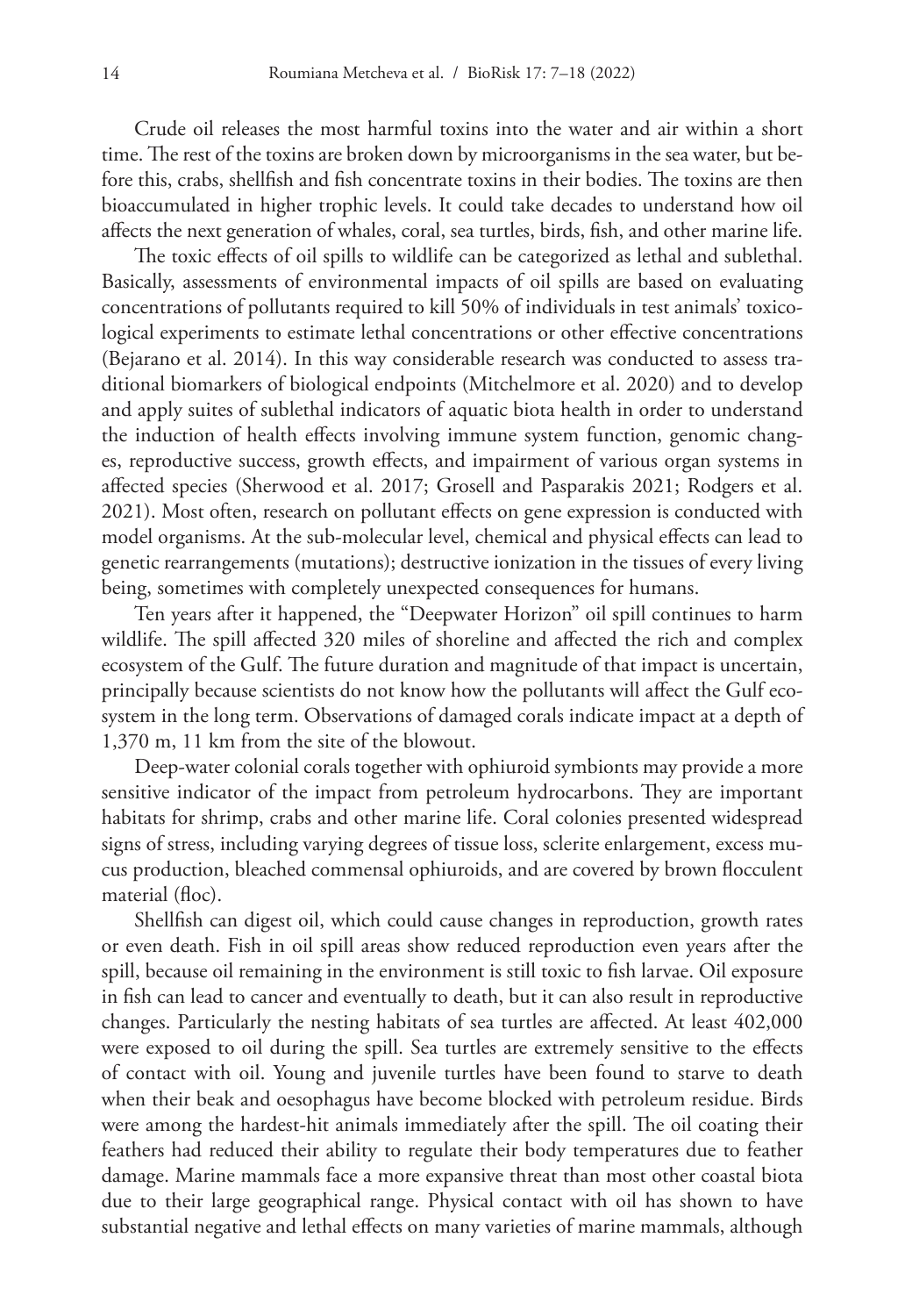the cumulative long-term effects of consumption of petroleum-laden food sources are ongoing (Geraci 2012). Thousands of dolphins died in the months following the spill, after they ingested toxins. They are important indicators of the overall health of the ocean. Humans suffer from oil-related cancers. For many other species, the damage is not clear. Many species have been difficult to study. That's because scientists knew little about the habits of many deepwater marine mammals before the spill, so have trouble detecting changes from current data (Lee et al. 2015).

China, the United States, India and Russia are four of the world's top polluters. At least 10 countries have national ecocide laws, including Vietnam, which enacted the law in 1990. Oil spills in remote high-energy locations will quickly disperse, and are difficult to reach or remediate through dispersal methods. The removal methods are expensive, labour-intensive, cause further environmental degradation, and are overall ineffective (Lee et al. 2015).

## **Conclusions**

The complete destruction of an ecosystem due to human activities may result from exploitation of resources, nuclear warfare or the dumping of harmful chemicals. Ecocide includes all major environmental disasters which would have severe consequences on the Earth's ecological system. Even years after the accidents it is still much too early to assess the full impact. Decontamination will continue for a long period, probably more than 40 years.

### **References**

- Bazyka D, Hatch M, Gudzenko N, Cahoon E, Drozdovitch V, Little M, Chumak V, Bakhanova E, Belyi D, Kryuchkov V, Golovanov I, Mabuchi K, Illienko I, Belayev Y, Bodelon C, Machiela M, Hutchinson A, Yeager M, Berrington de González A, Chanock S (2020) Field Study of the Possible Effect of Parental Irradiation on the Germline of Children Born to Cleanup Workers and Evacuees of the Chornobyl Nuclear Accident. American Journal of Epidemiology 189(12): 1451–1460.<https://doi.org/10.1093/aje/kwaa095>
- Bejarano AC, Clark JR, Coelho GM (2014) Issues and challenges with oil toxicity data and implications for their use in decision making: A quantitative review. Environmental Toxicology and Chemistry 33(4): 732–742.<https://doi.org/10.1002/etc.2501>
- Beresford NA, Scott EM, Copplestone D (2020) Field effects studies in the Chernobyl Exclusion Zone: Lessons to be learnt. Journal of Environmental Radioactivity 211: e105893. <https://doi.org/10.1016/j.jenvrad.2019.01.005>
- Besson B, Pourcelot L, Lucot E, Badot P (2009) Variations in the transfer of radiocesium  $(^{137}Cs)$  and radiostrontium  $(^{90}Sr)$  from milk to cheese. Journal of Dairy Science 92(11): 5363–5370.<https://doi.org/10.3168/jds.2009-2357>
- Bond V, Robertson JS (1963) Comparison of the mortality response of different mammalian species to X-rays and fast neutrons. Technical report BNL-7603, Brookhaven National Laboratory, NY, United States, 157 pp.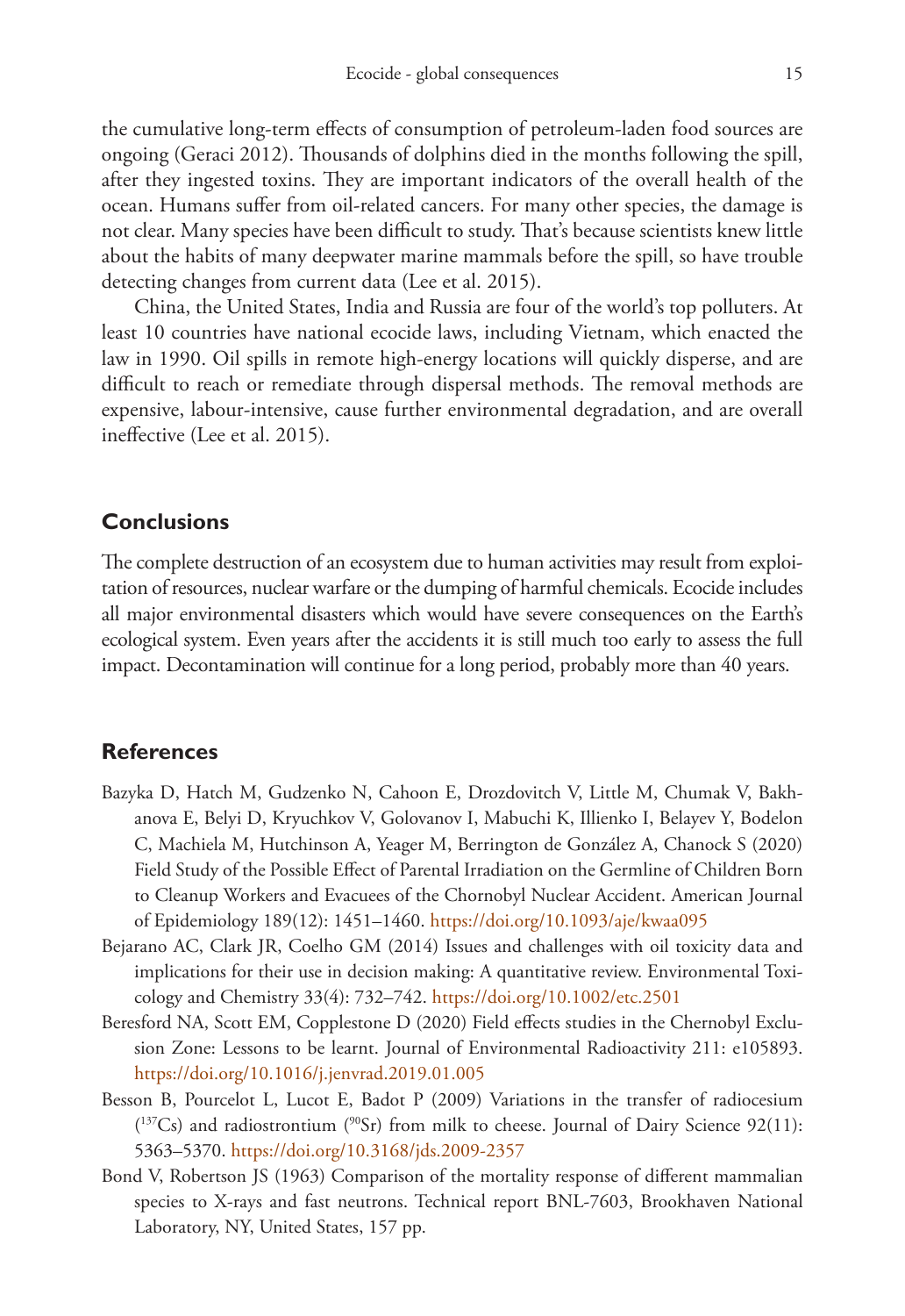- Chesser RK, Rodgers BE, Wickliffe J, Gaschak S, Chizhevsky I, Phillips CJ, Baker RJ (2001) Accumulation of <sup>137</sup>Cesium and <sup>90</sup>Strontium from abiotic and biotic sources in rodents at Chornobyl, Ukraine. Environmental Toxicology and Chemistry 20(9): 1927–1935. <https://doi.org/10.1002/etc.5620200910>
- Dobrzyński L, Fornalski KW, Feinendegen LE (2015) Cancer Mortality Among People Living in Areas With Various Levels of Natural Background Radiation. Dose-Response 13(3): 1–10.<https://doi.org/10.1177/1559325815592391>
- Dubrova Y, Nesterov V, Krouchinsky N, Ostapenko V, Neumann R, Neil D, Jeffreys A (1996) Human minisatellite mutation rate after the Chernobyl accident. Nature 380(6576): 683– 686.<https://doi.org/10.1038/380683a0>
- EEA (2013) Late lessons from early warnings: science, precaution, innovation. European Environment Agency, report no 1/2013. EEA, Copenhagen, 166 pp.
- Espín S, Martínez-López E, María-Mojica P, García-Fernández AJ (2012) Razorbill (*Alca torda*) feathers as an alternative tool for evaluating exposure to organochlorine pesticides. Ecotoxicology (London, England) 21(1): 183–190.<https://doi.org/10.1007/s10646-011-0777-z>
- Geraci JR (2012) Sea Mammals and Oil: Confronting the Risks. Acad. Press San Diego, Califonia, 298 pp.
- Goncharova R, Riabokon G (1998) Biological effects in natural populations of small rodents in radiation-polluted territories. Dynamics of chromosome aberration frequency in a number of generations of European bank vole (*Clethrionomys glareolus*, Schreber). R. Radiat. Biol. And radioecol. 38(5): 763–768.
- Grosell M, Pasparakis C (2021) Physiological responses of fish to oil spills. Annual Review of Marine Science 13(1): 137–160. <https://doi.org/10.1146/annurev-marine-040120-094802>
- Gutierrez MF, Paggi JC, Gagneten AM (2012) Microcrustaceans escape behavior as an early bioindicator of copper, chromium and endosulfan toxicity. Ecotoxicology (London, England) 21(2): 428–438.<https://doi.org/10.1007/s10646-011-0803-1>
- Hall E, Giaccia A (2006). Radiobiology for the radiologist. Lippincott Williams and Wilkins, New York, London, 576 pp.
- Heuskin A, Michiels C, Lucas S (2014) Low dose hypersensitivity following in vitro cell irradiation with charged particles: Is the mechanism the same as with X-ray radiation? International Journal of Radiation Biology 90(1): 81–89. <https://doi.org/10.3109/09553002.2013.835503>
- Holm LE (2006) Thyroid cancer after exposure to radioactive 131I. Acta Oncologica (Stockholm, Sweden) 45(8): 1037–1040.<https://doi.org/10.1080/02841860500516600>
- ICRP (2007) The 2007 Recommendations of the International Commission on Radiological Protection. ICRP publication 103. Annals of the ICRP 37(2–4): 1–332. [https://doi.](https://doi.org/10.1016/j.icrp.2007.10.003) [org/10.1016/j.icrp.2007.10.003](https://doi.org/10.1016/j.icrp.2007.10.003)
- Johnson D, Butt N (2006) The Sea Empress Disaster 10 years on. An Overview of Shipping Activities in UK Waters: a report. Southampton Solent University, 22 pp.
- Joiner MC, Marples B, Lambin P, Short SC, Turesson I (2001) Low-dose hypersensitivity: Current status and possible mechanisms. International Journal of Radiation Oncology, Biology, Physics 49(2): 379–389. [https://doi.org/10.1016/S0360-3016\(00\)01471-1](https://doi.org/10.1016/S0360-3016(00)01471-1)
- Kanissery R, Gairhe B, Kadyampakeni D, Batuman O, Alferez F (2019) Glyphosate: Its Environmental Persistence and Impact on Crop Health and Nutrition. Plants (Basel, Switzerland) 8(11): e499.<https://doi.org/10.3390/plants8110499>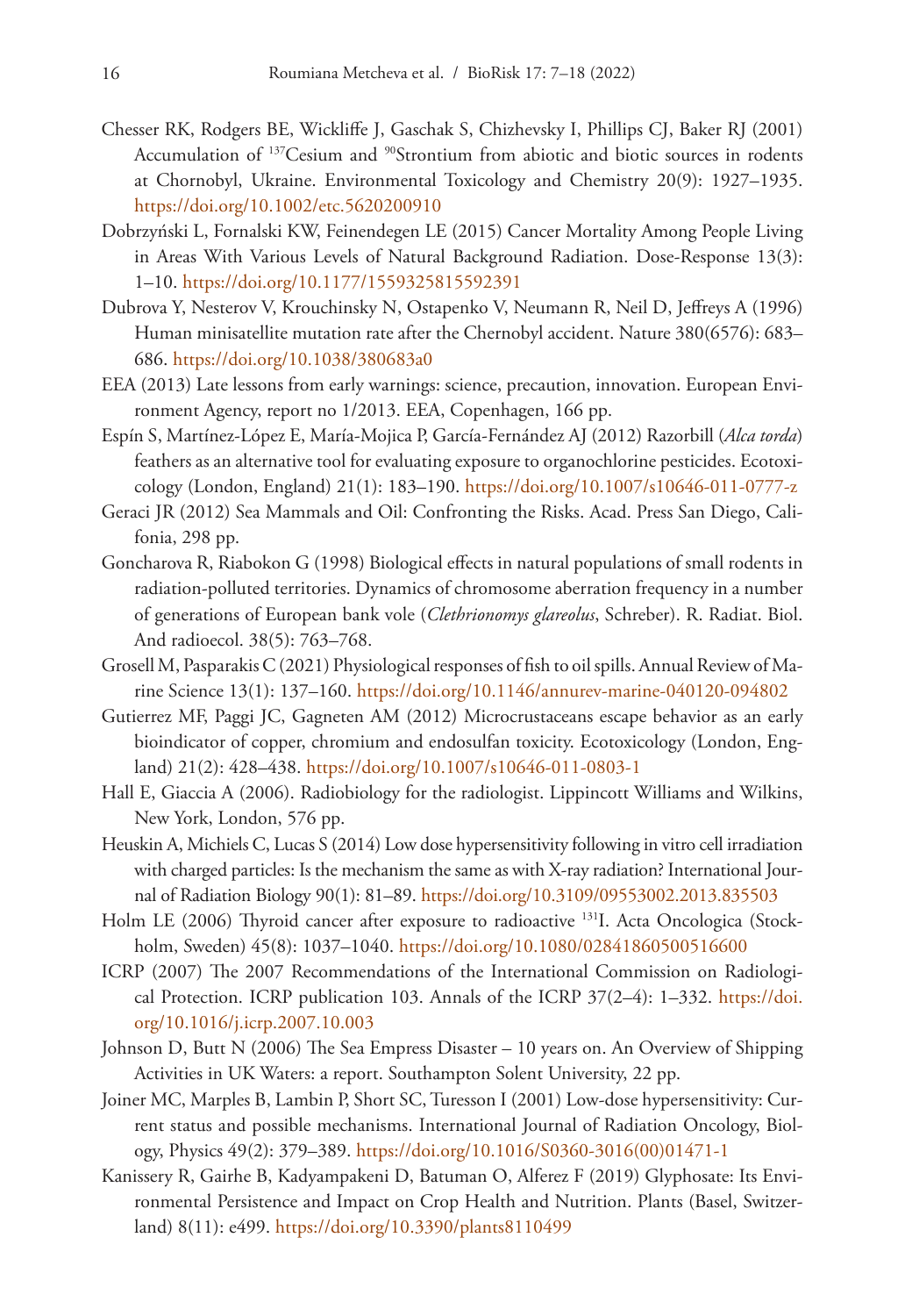- Kelley WD, South DB (1977) *In vitro* effects of selected herbicides on growth and mycorrhizal fungi. Weed Sci. Soc. America meeting. Auburn, AL, Auburn University, 38–42.
- Kosti O [Ed.] (2019) The Future of Low Dose Radiation Research in the United States: Proceedings of a Symposium. Washington (DC): 2019 Dec 17. 4, Current and Future Directions of Low Dose Radiation Research. National Academies Press. [https://doi.](https://doi.org/10.17226/25578) [org/10.17226/25578](https://doi.org/10.17226/25578)
- Kujawski MW, Namieśnik J (2011) Levels of 13 multi-class pesticide residues in Polish honeys determined by LC-ESI-MS/MS. Food Control 22(6): 914–919. [https://doi.org/10.1016/j.](https://doi.org/10.1016/j.foodcont.2010.11.024) [foodcont.2010.11.024](https://doi.org/10.1016/j.foodcont.2010.11.024)
- Lee K, Boudreau M, Bugden J, Burridge L, Cobanli SE, Courtenay S, et al. (2015) State of knowledge review of fate and effect of oil in the Arctic marine environment. National Energy Board of Canada Arctic Roundtable: State-of-Knowledge Review of Fate and Effects of Oil in Arctic Offshore, 259 pp.
- Martínez-López E, Espín S, Barbar F, Lambertucci SA, Gómez-Ramírez P, García-Fernández AJ (2015) Contaminants in the southern tip of South America: Analysis of organochlorine compounds in feathers of avian scavengers from Argentinean Patagonia. Ecotoxicology and Environmental Safety 115: 83–92. <https://doi.org/10.1016/j.ecoenv.2015.02.011>
- Metcheva R, Beltcheva M, Kalinova G, Marinova M, Antonio J, Rojas H, Peneva V (2017) Organochlorine pesticides in feathers of penguins of the family Pygoscelidae from Livingston and Peterman Islands, Western Antarctica. Acta Zoologica Bulgarica 8: 183–188.
- Mitchelmore CL, Bejarano AC, Wetzel DL (2020) A Synthesis of DWH Oil: Chemical Dispersant and Chemically Dispersed Oil Aquatic Standard Laboratory Acute and Chronic Toxicity Studies. In: Murawski S, et al. (Eds) Deep Oil Spills. Springer, Cham. [https://doi.](https://doi.org/10.1007/978-3-030-11605-7_28) [org/10.1007/978-3-030-11605-7\\_28](https://doi.org/10.1007/978-3-030-11605-7_28)
- Murawski SA, Grosell M, Smith C, Sutton T, Halanych KM, Shaw RF, Wilson CA (2021) Impacts of petroleum, petroleum components, and dispersants on organisms and populations. Oceanography (Washington, D.C.) 34(1): 136–151. [https://doi.org/10.5670/](https://doi.org/10.5670/oceanog.2021.122) [oceanog.2021.122](https://doi.org/10.5670/oceanog.2021.122)
- Osterreicher J, Prise K, Michael B, Vogt J, Butz T, Tanner J (2003) Radiation-induced bystander effects. Mechanisms, biological implications, and current investigations at the Leipzig LIPSION facility. Strahlentherapie und Onkologie. Organ der Deutschen Rontgengesellschaft 179(2): 69–77. <https://doi.org/10.1007/s00066-003-1000-9>
- Pisa L, Amaral-Rogers V, Belzunces L, Bonmatin J, Downs C, Goulson D, Kreutzweiser D, Krupke C, Liess M, McField M, Morrissey C, Noome D, Settele J, Simon-Delso N, Stark J, Van der Sluijs J, Van Dyck H, Wiemers M (2015) Effects of neonicotinoids and fipronil on non-target invertebrates. Environmental Science and Pollution Research International 22(1): 68–102. <https://doi.org/10.1007/s11356-014-3471-x>
- Rizhiya E, Bertora C, van Vliet PC, Kuikman PJ, Faber JH, van Groenigen JW (2007) Earthworm activity as a determinant for  $\rm N_2O$  emission from crop residue. Soil Biology & Biochemistry 39(8): 2058–2069.<https://doi.org/10.1016/j.soilbio.2007.03.008>
- Rodgers ML, Sherwood TA, Tarnecki AM, Griffitt RJ, Wetzel DL (2021) Characterizing transcriptomic responses of southern flounder (*Paralichthys lethostigma*) chronically exposed to Deepwater Horizon oiled sediments. Aquatic Toxicology (Amsterdam, Netherlands) 230: e105716.<https://doi.org/10.1016/j.aquatox.2020.105716>